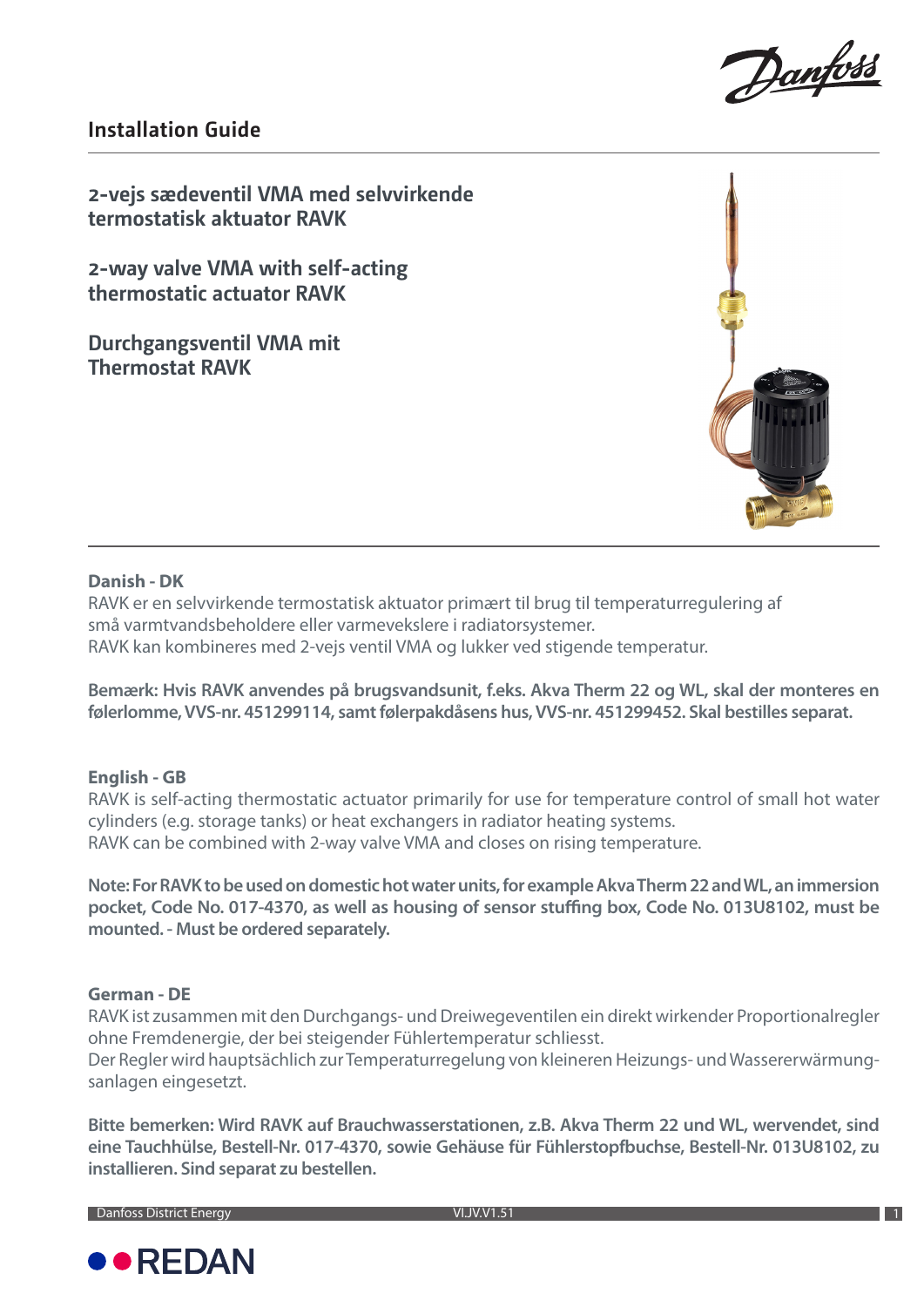Danfoss

# **Installation Guide VMA/RAVK**

#### **Indstillinger / Settings / Einstellung**

#### *Temperaturindstilling*

Forhold mellem skalatal 1-5 og lukketemperatur. - De angivene værdier er vejledende.

#### *Temperature setting*

Relation between scale numbers 1 - 5 and closing temperature. - The values given are approximate.

#### *Temperatureinstellung*

Das Bild zeigt den Bezug zwischen den Skalenziffern 1 - 5 und der Schliesstemperatur. Die angegebenen Werte sind als Richtwerte zu betrachten.

| RAVK 25° 65°C med VMA ventil / RAVK 25° 65°C with VMA valve / RAVK 25° 65°C mit VMA Ventil. |    |  |    |  |    |      |  |
|---------------------------------------------------------------------------------------------|----|--|----|--|----|------|--|
| min.                                                                                        |    |  |    |  |    | max. |  |
| (2565 °C)                                                                                   | 25 |  | 45 |  | רח |      |  |

#### **Monteringspositioner/ Installation positions / Einbaulage**

#### *Temperaturregulator*

Ventilhuse kan monteres i frem- eller returløsledningen med flow i retningen, der angives af den indstøbte pil.

#### *Temperature controller*

The valve body could be installed in the flow or return pipeline with flow in the direction indicated by the cast-in arrow.

#### *Temperaturregler*

Das Ventilgehäuse muss im Vor- oder Rücklauf mit Durchfluss in Pfeilrichtung montiert werden.

#### *Temperaturføler*

Føleren kan installeres i en hvilken som helst position.

#### *Temperature sensor*

The sensor could be installed in any position.

#### *Temperaturfühler*

Der Fühler kann in jeder Position eingebaut werden.

| Mål følerlomme / Dimensions immersion pocket / Abmessungen Tauchhülse |                                                                                       |                                     |           |  |  |  |  |
|-----------------------------------------------------------------------|---------------------------------------------------------------------------------------|-------------------------------------|-----------|--|--|--|--|
| R 1/2<br>$\sqrt{913} \times 20$ mm                                    |                                                                                       | Best.nr.<br>Code No.<br>Bestell-Nr. | VVS-Nr.   |  |  |  |  |
| $\textcircled{1}\,9\,\textcircled{4}$                                 | Følerlomme<br>Sensor pocket<br>Tauchhülse                                             | 017-4370                            | 451299114 |  |  |  |  |
| M $14 \times 1$<br>12                                                 | Følerpakdåsens hus<br>Housing of sensor stuffing box<br>Gehäuse für Fühlerstopfbuchse | $013U8102$ <sup>1)</sup> 451299452  |           |  |  |  |  |

1) Bestilling omfatter hus og pakning på følerpakdåse. Code indcludes housing and gasket of sensor stufing box. Im Lieferumfang ist noch die Dichtung für Fühlerstopfbuchse.



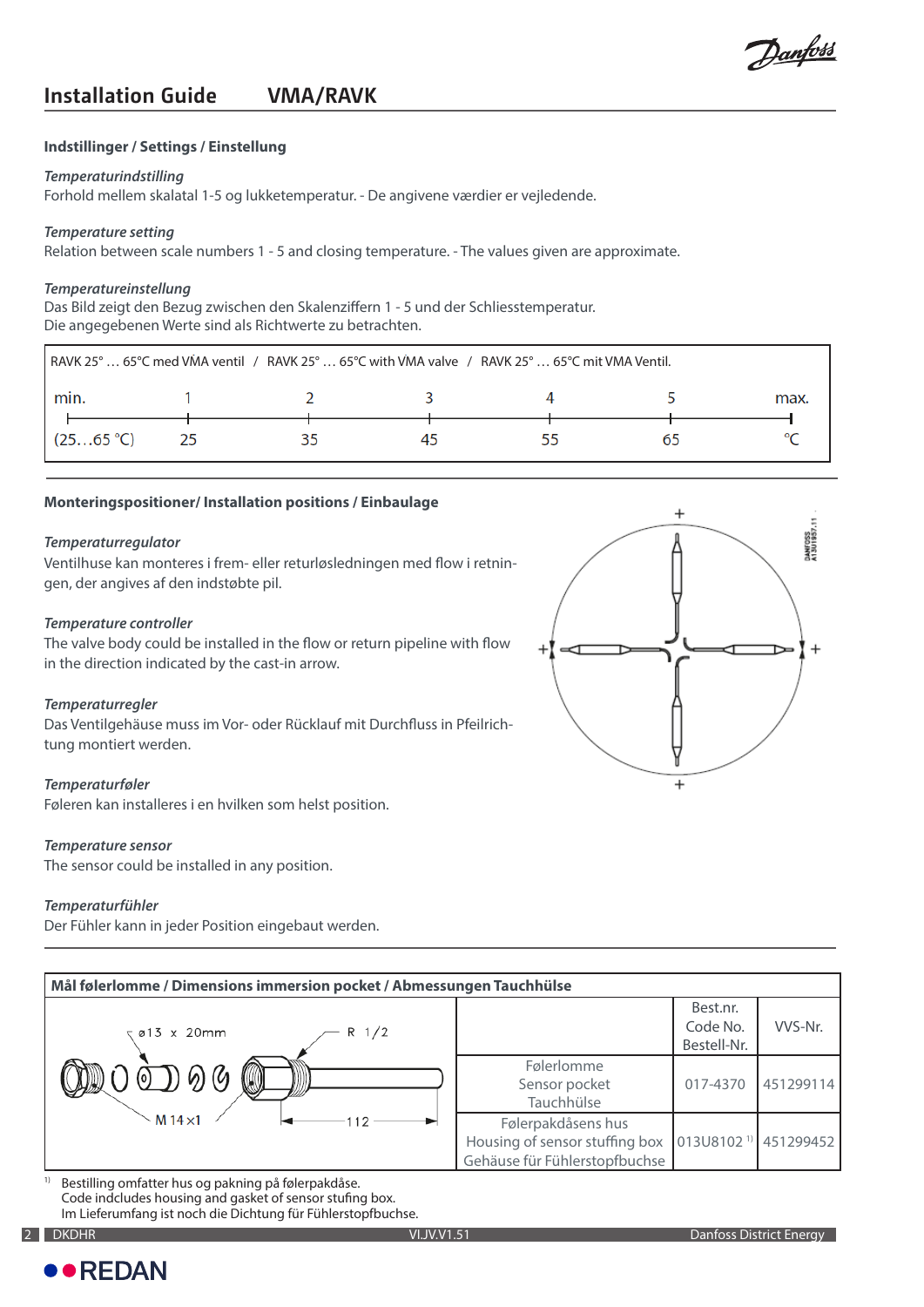

## **Bestilling / Ordering / Bestellung**

| Termostatsæt VMA + RAVK (som alternativ til $T^{\circ}$ 200 med VS2 ventilhus) |                                                                |                |             |                             |                                                                         |                                                  |           |
|--------------------------------------------------------------------------------|----------------------------------------------------------------|----------------|-------------|-----------------------------|-------------------------------------------------------------------------|--------------------------------------------------|-----------|
|                                                                                | Indstillingsområde<br>Setting range<br>Einstellbereich<br>(°C) | kVs<br>$m^3/h$ | PN<br>(bar) | Max.<br>$\Delta p$<br>(bar) | Tilslutning<br>Connection<br>Anschluss                                  | Best.nr. <sup>*</sup><br>Code No.<br>Bestell-Nr. | $VVS-Nr.$ |
|                                                                                |                                                                | 1,0            |             | 1,5                         |                                                                         | 145H4010                                         | 454625206 |
| $\frac{1}{\sqrt{2}}$                                                           | 25.65                                                          | 1,6            | 16          | 1,5                         | G 3/4 (udv. gevind)<br>G 3/4 (Aussengewinde)<br>G 3/4 (external thread) | 145H4011                                         | 454625236 |
|                                                                                |                                                                | 2,5            |             | 0,5                         |                                                                         | 145H4012                                         | 454625266 |

\* Inkl. 3/4" x ½" forskruninger Incl. 3/4" x ½" pipe connections Inkl. 3/4" x ½" Verschraubungen

| RAVK termostatisk aktuator / RAVK thermostatic actuator / RAVK Thermostat |                                                        |                                                                |                                                                            |                                                  |           |  |  |
|---------------------------------------------------------------------------|--------------------------------------------------------|----------------------------------------------------------------|----------------------------------------------------------------------------|--------------------------------------------------|-----------|--|--|
|                                                                           | Indstillingsområde<br>Setting range<br>Einstellbereich | Kapillarlængde<br>Capillary length<br>Kapillarrohrlänge<br>(m) | Maks. føler temperatur<br>Max. sensor temperature<br>Max. Fühlertemperatur | Best.nr. <sup>*</sup><br>Code No.<br>Bestell-Nr. | $VVS-Nr.$ |  |  |
| 霉                                                                         | 2565                                                   | 2,0                                                            | 120                                                                        | 013U8063                                         | 451244063 |  |  |

\* Inkl. Rp ½ følerpakdåse Incl. Rp ½ sensor stuffing box Inkl. Rp ½ -Fühlerstopfbuchse

| VMA 2-vejsventil / VMS 2-way valve / VMA Durchgangsventil |            |                |                                                  |                                     |          |           |  |  |
|-----------------------------------------------------------|------------|----------------|--------------------------------------------------|-------------------------------------|----------|-----------|--|--|
|                                                           | DN<br>(mm) | kVs<br>$m^3/h$ | Tilslutning<br>Connection<br>Anschluss           | Best.nr.<br>Code No.<br>Bestell-Nr. | VVS-Nr.  |           |  |  |
|                                                           | 15         | 1,0            | Cylindrisk udvendigt gevind<br>iht ISO 228/1     | $G_3/4A$                            | 065F2033 | 451264304 |  |  |
|                                                           |            | 1,6            | Zylindr. Außengewinde<br>nach ISO 228/1          |                                     | 065F2034 | 451264404 |  |  |
|                                                           |            | 2,5            | Cylindrical external thread acc.<br>to ISO 228/1 |                                     | 065F2035 | 451264504 |  |  |